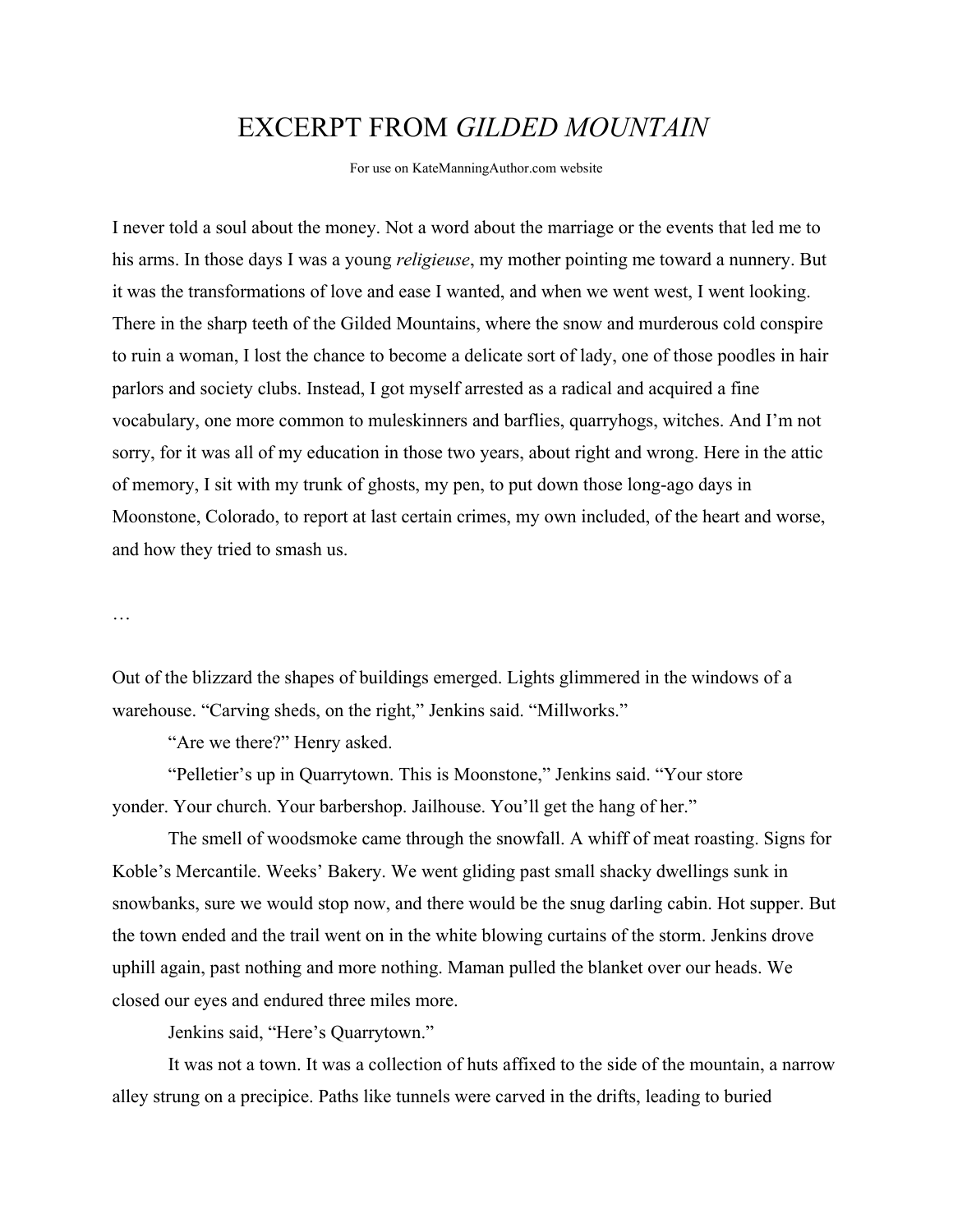burrows, only tin chimneys visible above the snowpile.

The wagon stopped. Hawky Jenkins pointed. "Cabin Six."

What we saw was a door in a wall of snow, a stovepipe sticking out. A sort of hallway was shoveled to the entry. Moles lived there. Badgers.

"Pelletier!" Hawky whistled.

"Jacques!" Maman shouted above the wind. "He is here?"

"He is," said Hawky.

But he wasn't.

With numb stumps for feet, we got down and sank past our knees, fighting to the steps. When Henry pushed in the door, the wind took it out of his hand.

"Papa?"

Jenkins dumped our last box in the drift and disappeared in the howling whiteout.

"Papa?" A green tuque hung off a peg by the door. His hat.

"Where is he?" Henry's voice rose in fear.

"Work," Maman said, not convincing.

We found coal in a corner and shoved it inside the stove. Wind through the cracks snuffed six matches, but we got the fire going and pushed close to it in our frozen coats, our violent shivering. The stove heated fast but we did not.

"Sylvie *icitte*, here's a pot," Maman said. "Get water for tea."

Outside again, I scooped a pot of snow, as light as nothing. It melted over the fire, but the water it made was not much and not yet boiling. The snug house was not snug. It was not a house. It was one room of batten and boards nailed with tacks. Strips of canvas and pages from the *Phrenological Journal* covered the walls. Newspaper chinked the cracks. The furniture was a table and three short stools. A cushioned chair. A dust of snow on everything.

"Tea won't boil," I said.

"*L'altitude*," my mother said. Exhaustion came off her like fumes.

Up a ladder was a sleeping platform nailed around the chimney pipe. Pelts of rabbit and weasel were tacked to cure in the rafters. Snowshoes hung on the walls with tools and implements. A flap of tar paper served as the door to a lean-to room just big enough for a shuck mattress, a washstand.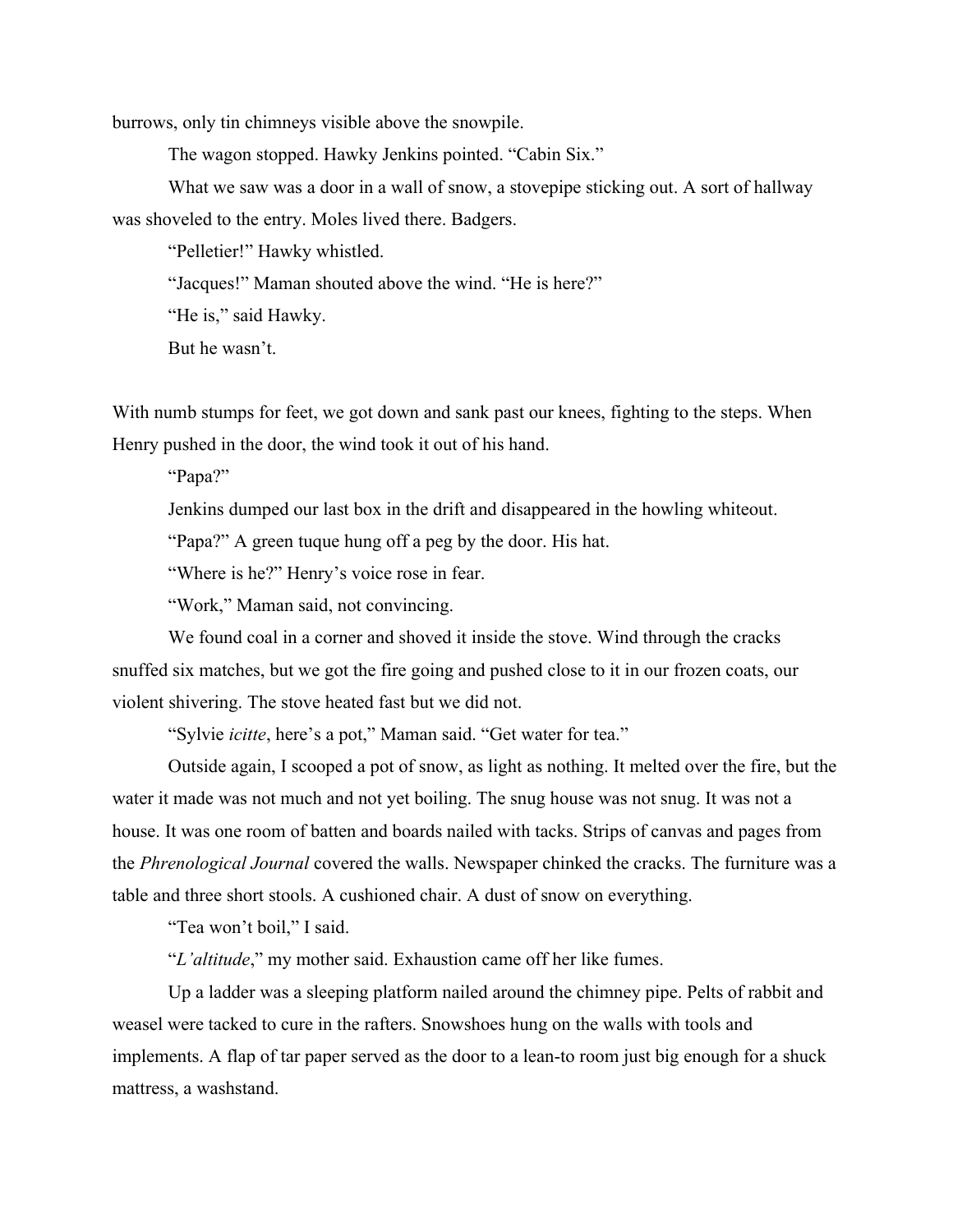We thawed our fingers, the baby's toes, with our breath. Our hands and feet itched and burned, turned the bright red of raw meat. Maman found bread frozen in the cupboard, a can of oysters. A can of peas. She handed these to me with a tin punch.

I opened the tins and cut a finger on the sharp teeth of the lid. Blood tinged the oysters pink. We put the cans on the stove to thaw. Maman hacked the bread and heaped bloodied oysters on it. We ate these with spoonfuls of peas from the can and drank weak tea, stunned still in our coats, our hats. We got in the bed in a pile like a litter of animals and warmed each other by shivering till we slept. Papa was not in this house. His hat was not on his head.

Slivers of frozen sunlight came through cracks in the roof. A fur of snow lay across the covers. Boots stamped outside.

"Halloo, allo!" Our lost papa like a stranger flopped on the nested heap of us. "*Ma famille*, look at you!" He filled the room with his loudness, his happiness, saying all our names. "Cherie! Henry! So tall, Sylvie! So beautiful, my wife!" He wrapped his arms around Maman, around my gangled shoulders and Henry's. He gazed through the murk, light shining in his eyes, with his first ever sighting of his baby son. "*Oh, mon fils*."

In the two years since we'd seen him, my father had altered, his blueblack hair long to the collar, his beard half down his chest. Nipper whimpered and hid his face in Maman's neck. Papa chinned him with his whiskers and burrowed under the covers, playing peek till Nipper laughed. Papa wrestled Henry. He pulled my hair and made the tail of my long braid into a mustache for the baby, holding it under his nose.

"Jacques!" My mother was rosy with shyness. Happiness.

He made a mustache for her too, and pulled the covers over our heads, roaring. "I'm a cave bear," he said. White grit powdered his eyebrows, the plates of his hands cracked and silted. "A quarryman's a dusty man," he said. It hurt to see how worn he was, haggard.

Maman brushed grit off him. He pressed his brow against her forehead and removed her pins. Her hair spilled down in a dark fall. "Jacques, *tete-ou-la*? Where were you?"

"In the quarry, Cherie." Papa pulled back, eyes on her. "I'm on graveyardshift now. New rule. Same grievance. Same again—we organize."

"Please no more striking." My mother soothed her hand down over the edge in his voice, over the crown of his head, a new grizzle of gray at his temples. "You promised no more. You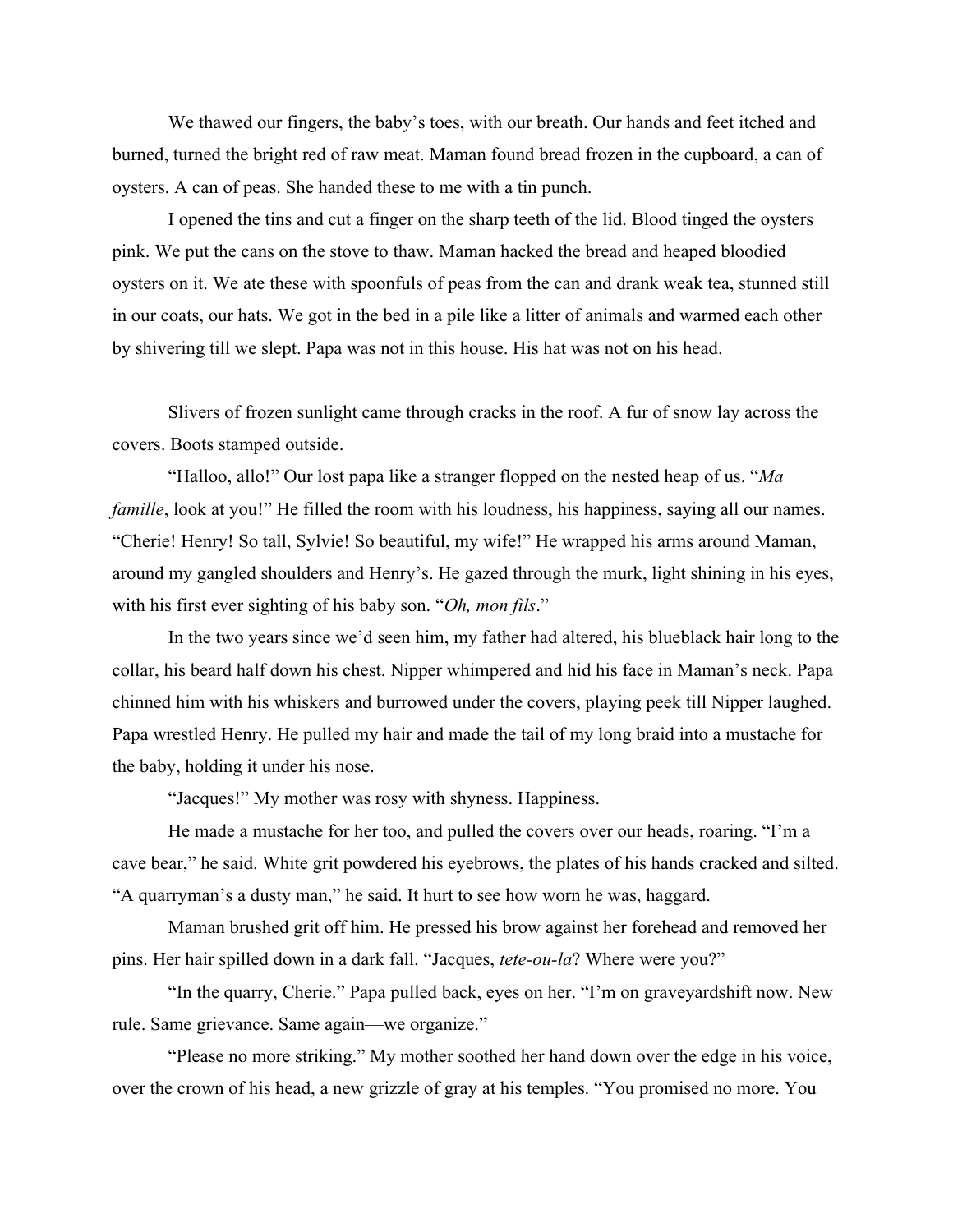said it was no danger in April. But—the storm. We nearly died."

"*Non, non, non*, Cherie. You did not die, no. Mrs. Luck smiled on us."

"You mean *Lady* Luck," I said, and they laughed.

He arranged the strands of her hair, tucked it behind her ears. Her hand went up to him, and he caught it, kissed it. She rested her face against his chest. *Love* was not a word they said aloud, but there it was, what I wanted for myself, *un grand amour*.

Papa put new coals in the stove, his eyes shiny with emotion. He sang "Alouette" and cooked frozen bacon in the fry pan. He watched us eat, like it was a miracle that we chewed and swallowed. "Today, *mes poussins*," he said, "we go out and see the beauty up here in the rafters of heaven."

We emerged from our burrow into the sun, looking across the ravine at the vast landscape reaching in the distance like a sea. The peaks were waves cresting into the blue. The white glory of it blinded us.

"It's the Cathedral of God," said Papa in his showman's voice. He had traveled with the circus, which was why he could juggle, why he could hang off a scaffold with a chisel and swallow flames. He'd run with the Iroquois, which was why he could see in the dark and nest in the trees (he said). My father had lived in a tent all through a winter. Goldfinches nested in his beard. He spoke Canadian French, and his English was American. He could walk on his hands.

"This place Moonstone is named by the ancients," he said, "because a piece of the moon fell down from the sky and landed here." Half his stories were true and seventy-five percent of them were not, he liked to say, no telling which was which. He hoisted Nipper on his shoulders, took Henry by the stalk of his neck. "Let's go see the sights."

We followed the snowy boot-pocked track up the slope. I looked for a shop or a church or a school but saw only shacks clinging to the rocky shelf, as I clung, myself, to the hope that I was not now stranded up here on this pointy peak.

"Cabin Five is Setkowski," Papa said. "Cabin Four is Bruner. Stone house up the hill is for boss Tarbusch and his pocket watch. All these empties are for the summer crew." He pointed out a long tin-roof building nailed to a cliff face, propped on struts: the boardinghouse. Papa had lived there two years without us. "Mrs. Quirk runs the place. Her commissary can sell you coal or coffee, but get supplies in town. Everything in these Company joints cost a nose and ear."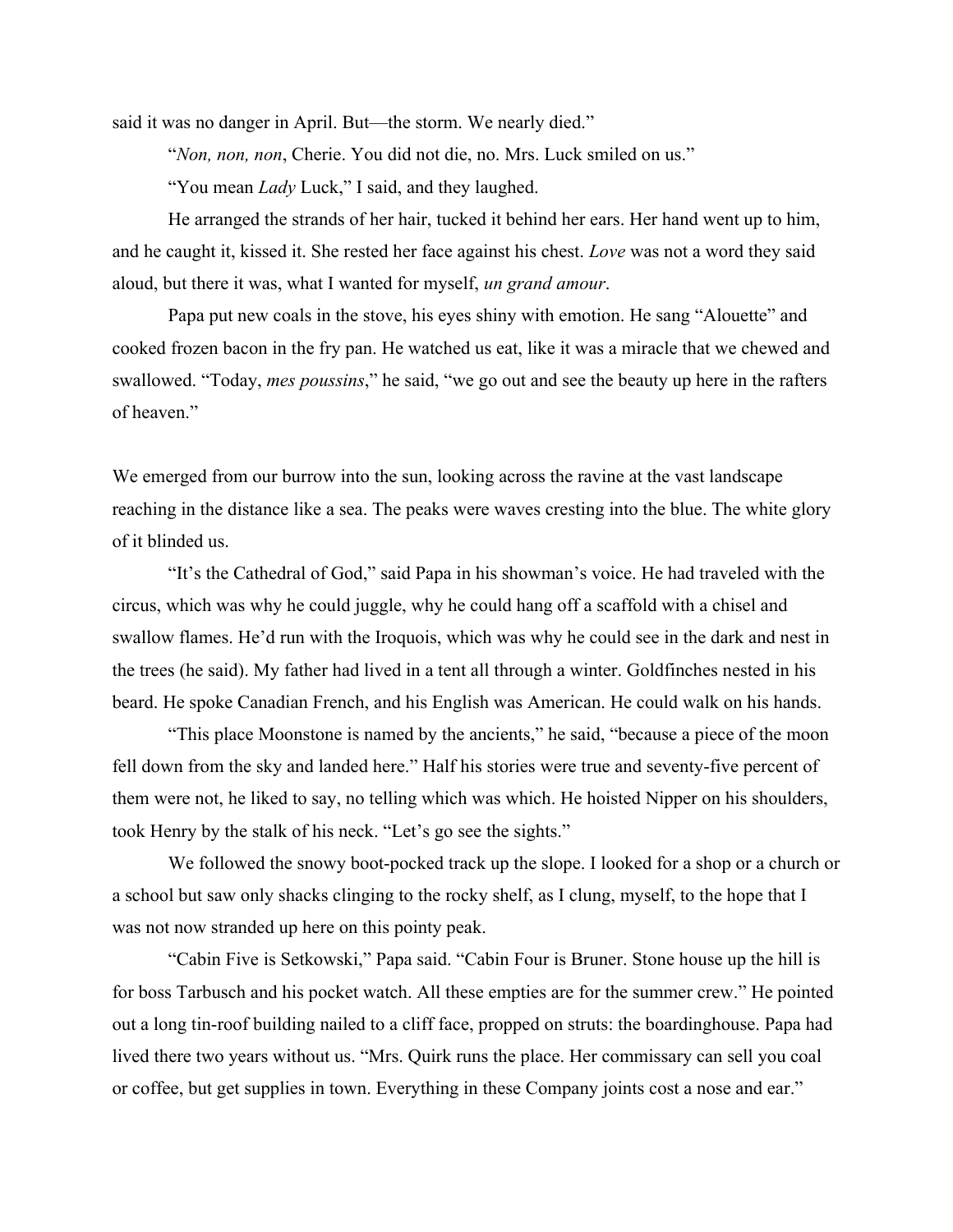I laughed.

He pulled my braid. "What's funny?"

"It's 'arm and a leg,'" I told him.

"Sylvie knows everything," said Maman. "She is top to her class." This was a rare show of pride; also a warning: not to be *Mademoiselle connait-tout*. Know-it-all. What-all she wanted us to know was *la langue maternelle*, without the Yankee expressions that corrupted our French. She saw it on me like a rash, the wish for my own words.

We came around the bend and arrived on a flat shelf where workers and horses labored beside a gaping black hole punched in the side of the mountain.

"The Padgett quarry," said Papa, proud of it.

"That's it?" Henry craned his neck. "That cave?"

"*Ohh, la*." Maman crossed herself.

The entrance was the toothless open mouth of a whale. Hung around it were platforms and derricks, ropes and scaffolding and ladders. Cranes rigged to the crag above poked up like antennae, dangling cables and a massive hook the size of a child. All around the yard, hunks of white rock lay piled like the sugar lumps of a giant.

"The most beautiful stone in the world." Papa beamed. "Pure statuary white. One big vein with gold in it. A mile long inside the mountain."

"Gold?" Henry's eyes lit. "Real gold?"

"Nah. It's the pyrite gives the marble the yellow streaks. Prettiest thing."

"Pyrite is the foolish gold," said my mother.

"Fool's gold," I said, unable to help myself, correcting her.

"Duke Padgett is no fool. He's seven times a millionaire," said Papa.

"Watch how we make his money."

"Heads!" came a shout. A whistle blew shrill blasts. A clot of men surrounded a stone block the size of a grand piano, wrapped in chains. The crane above pivoted and lowered the dangling hook. One fellow leapt atop the stone, and as it began to rise, he held the lifting chains, performed a somersault.

"He's Setkowski," said my father. "He rides the white bird."

"I want to try it," Henry said.

Our mother closed her eyes. "Never," she said.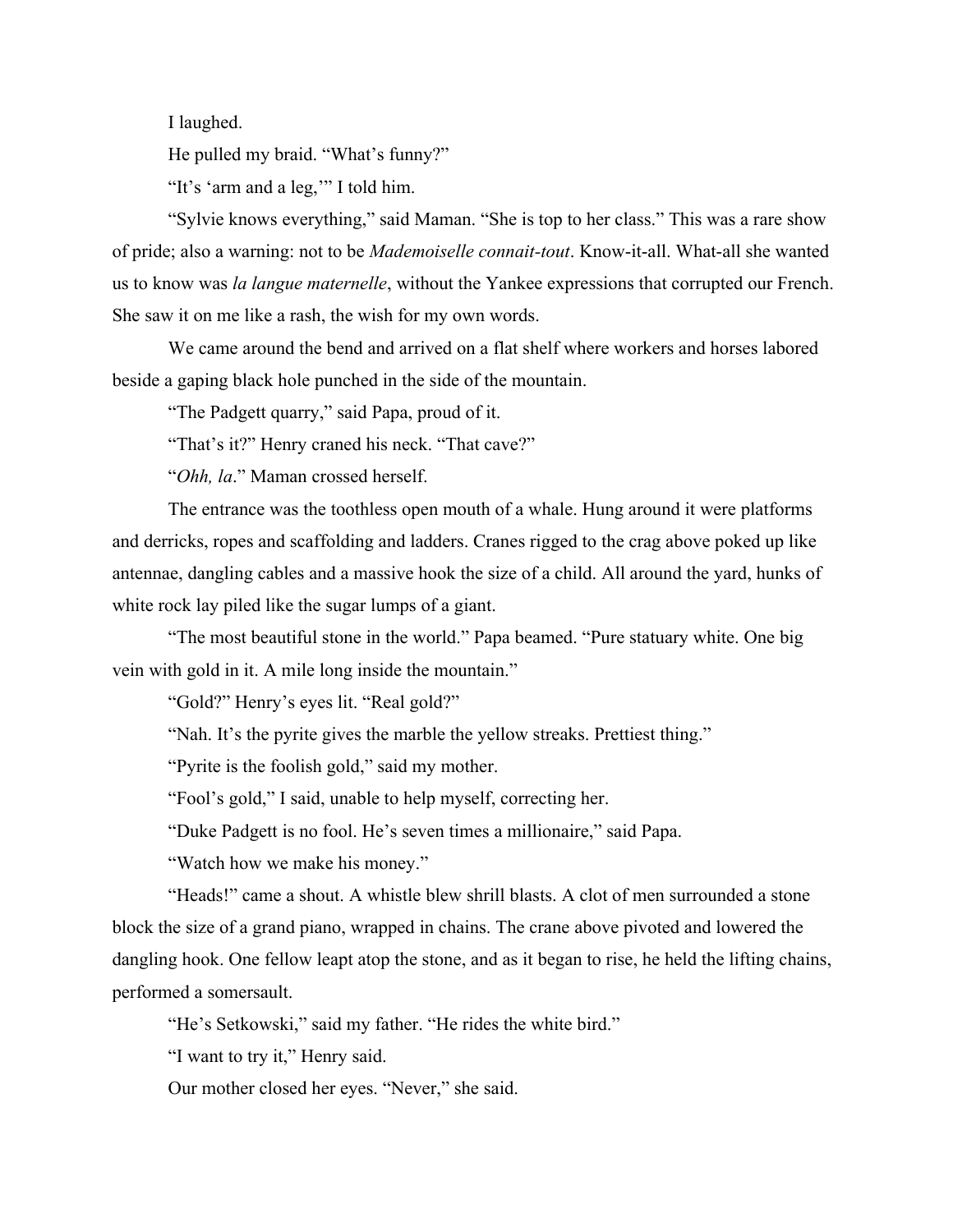The crane maneuvered the stone over the lip of the cliff, where it swayed, suspended above the ant bodies of the workers in the yard, fifty feet below.

The chain would snap, I thought. The block would plummet and smash the men. It lowered slowly, showoff Setkowski waving his hat, then settled on a waiting flatbed wagon. A six-horse team would haul it down the track to the mill in town.

"That stone, *la*." My father pointed. "A hundred thirty dollars a ton. Thirty tons for a Greek column. Figure how many columns in a bank. A library? Enough stone in this mountain for three hundred years. Add it up."

"Millions!" Henry said. "Can we go in the quarry and see?"

"No," said Maman. "The danger."

"The beauty," Papa said. "When the sun comes in, the dust in the air is gold, like the sparks of God. You'll be amazed. *La Comtesse* herself came for a tour."

"The Countess?" I said.

"The Duke's wife. From *Bruxelles*. She's Belgian," Papa said. "You ladies go on back.

I'll take the boy for a look. Moonstone quarry is the Eighth Wonder of the World."

"Sylvie." Maman pulled me away from talk of countesses and wonders.

"But—" If I were a boy, I could ride the white bird. If I were a countess, I could go in the quarry to see the dust of gold. But I was a dutiful daughter and forbidden. What else could I not do? A long list. Even here in the Wild West, life would be a sentence of chores and boredom.

Papa saw my disappointment. "Wait for summer, Birdy. Summer is the time, you'll see. Always there's flowers on the hills, rainbows in the river."

"He means trouts," said know-it-all Henry.

"I mean rainbows," Papa said, and went off off to show Henry the sights.

Maman pointed to the dangling hook. "See the danger? He's always a fool for the risk, your father."

*I would rather be like him* is what I thought. And yet I was like her, obedient and quiet. I took Nipper from her arms.

"What would I do without you?" she said, grateful.

*Get Henry to help instead*, I thought, but understood it was my fate to help her with her burdens. Henry's was to go with Papa, to fly through the air on a white stone bird, to see dazzlements. My mother and I walked back toward the safe cage of Cabin Six, away from the